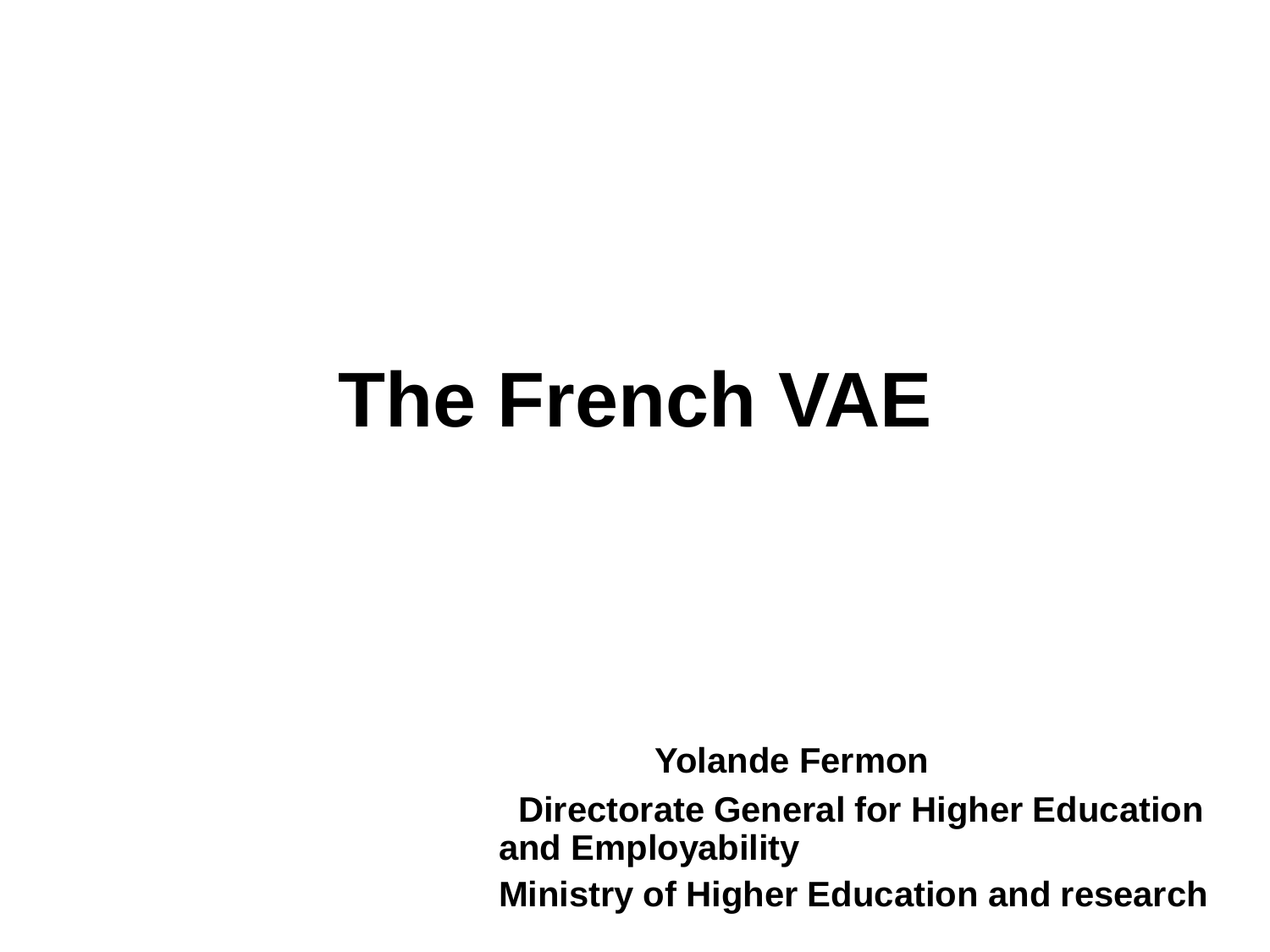### **France : an old tradition of validation of prior learning and experience**

- **. 1934** : « State engineer » qualification procedure
- **. 1985** : Acces procedure to any level of HE (« VAP 85») through exemption of the degree normally required
- **. 1993** : Partial exemption of units of a degree (« VAP 93 »)
- **2002** : Possibilility to award a whole diploma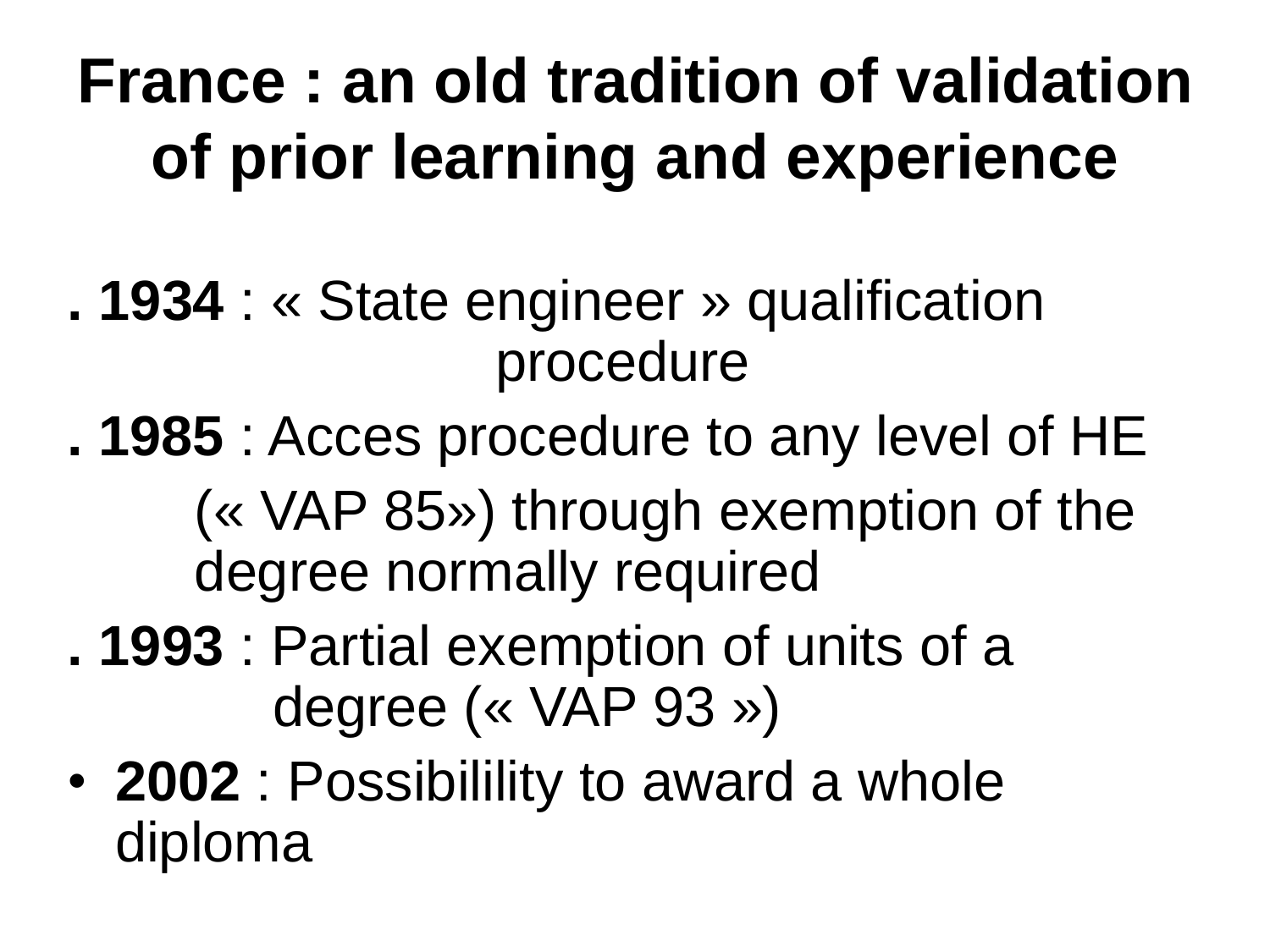## **All the systems of validation have common characteristics**…

- Assessment based on a **portfolio** with :
	- a description of the prior experience
	- evidences of the experience

### **…but different objectives** :

- access to programmes to take up studying again
- award of a partial or a whole qualification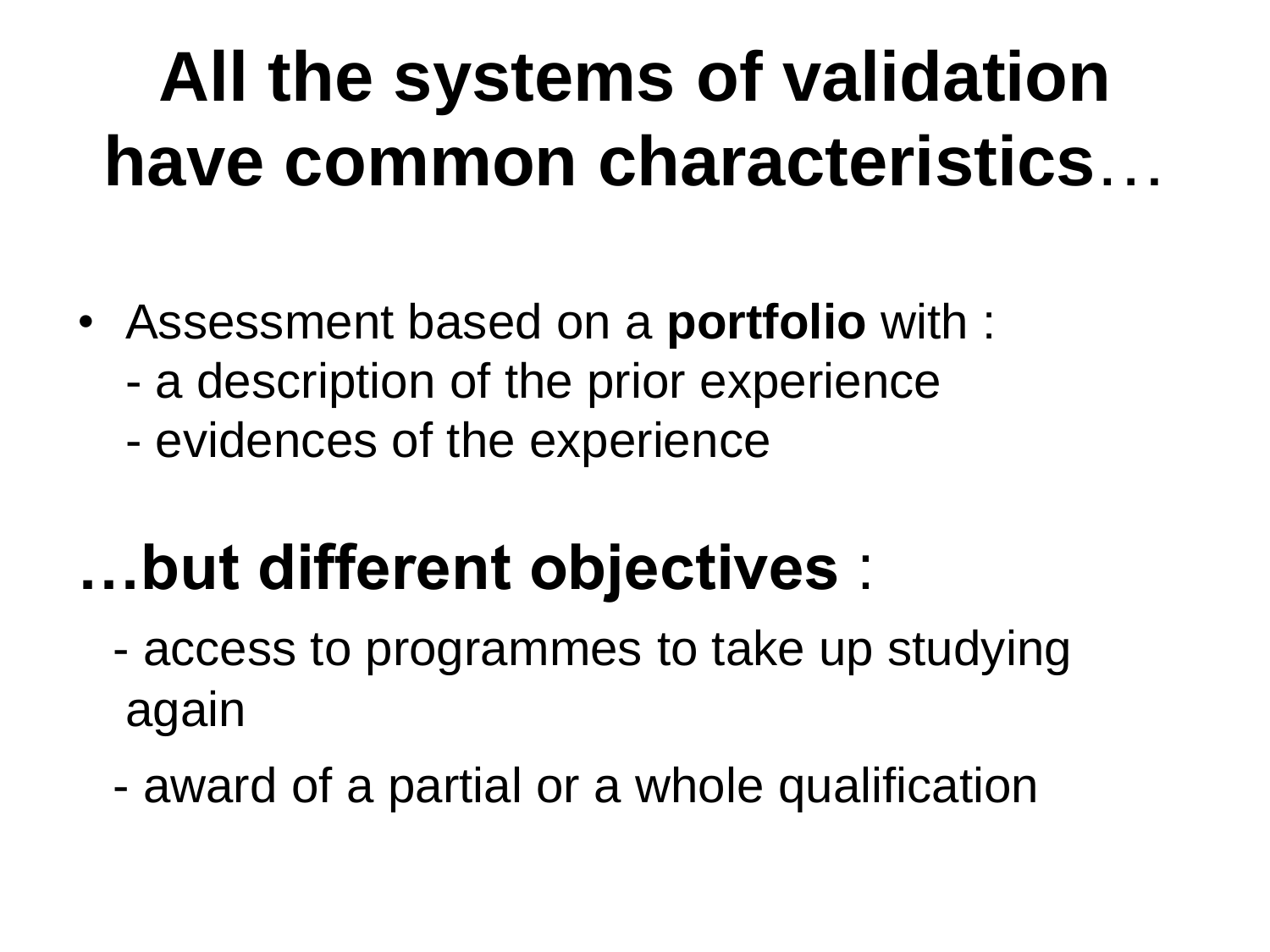## **The social modernisation Act 17 January 2002 : VAE and RNCP**

- **VAE : an individual right**
	- **Anybody involved in active life, whatever his age, profession, situation,**
	- **3 years at least of work experience as an employee, an independant worker or a volunteer**
	- **the right to have his experience («acquis») validated to get a full or a partial degree (24h VAE leave)**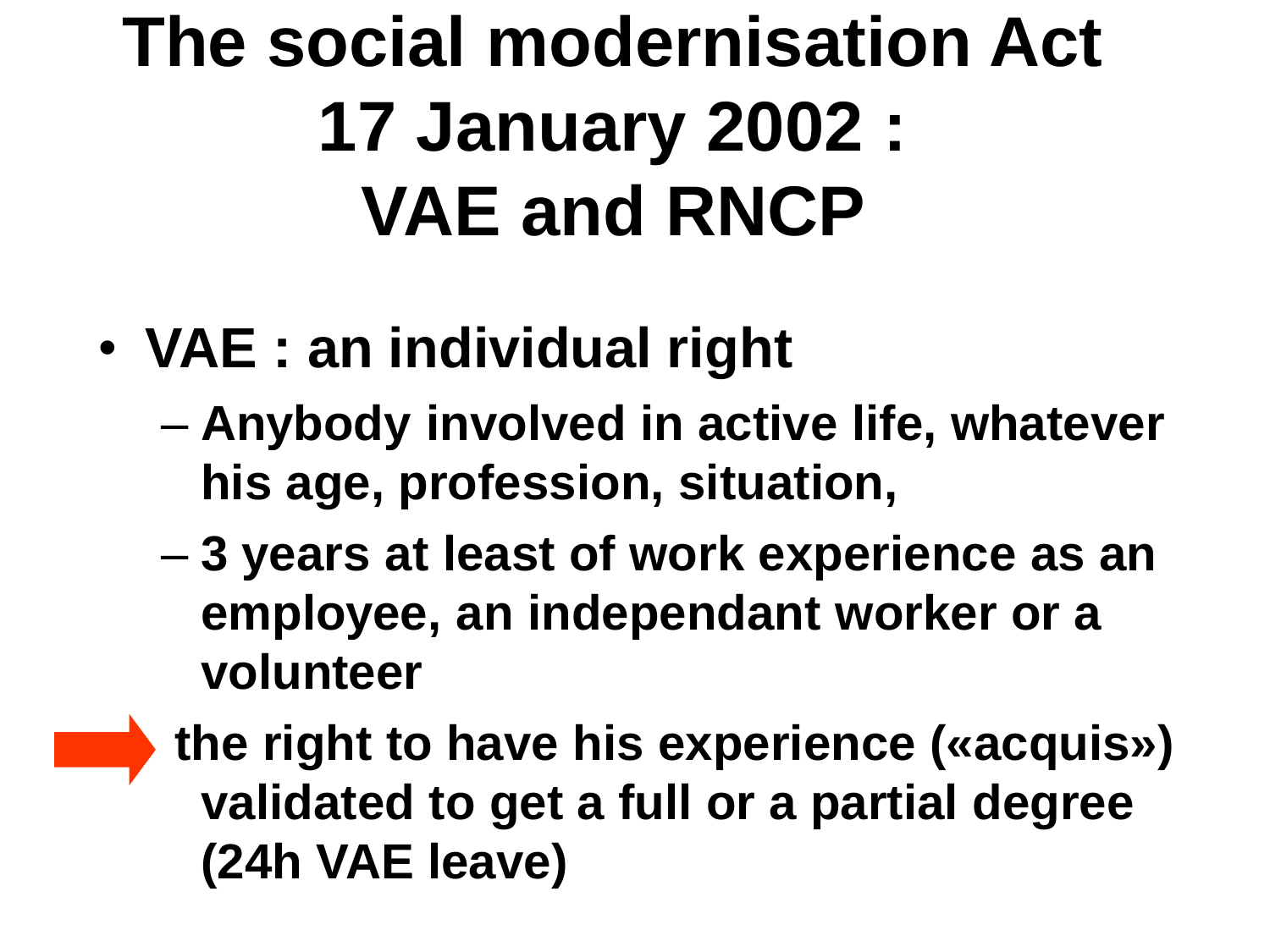## **Through the VAE** : what kind of qualifications ?

- A diploma with a professionnal purpose
- A title (for example, a title of an engineering school, a management school…)
- A professionnal qualification awarded by a sector
- **All the levels are concerned from the lowest of vocational education to the highest of Higher education**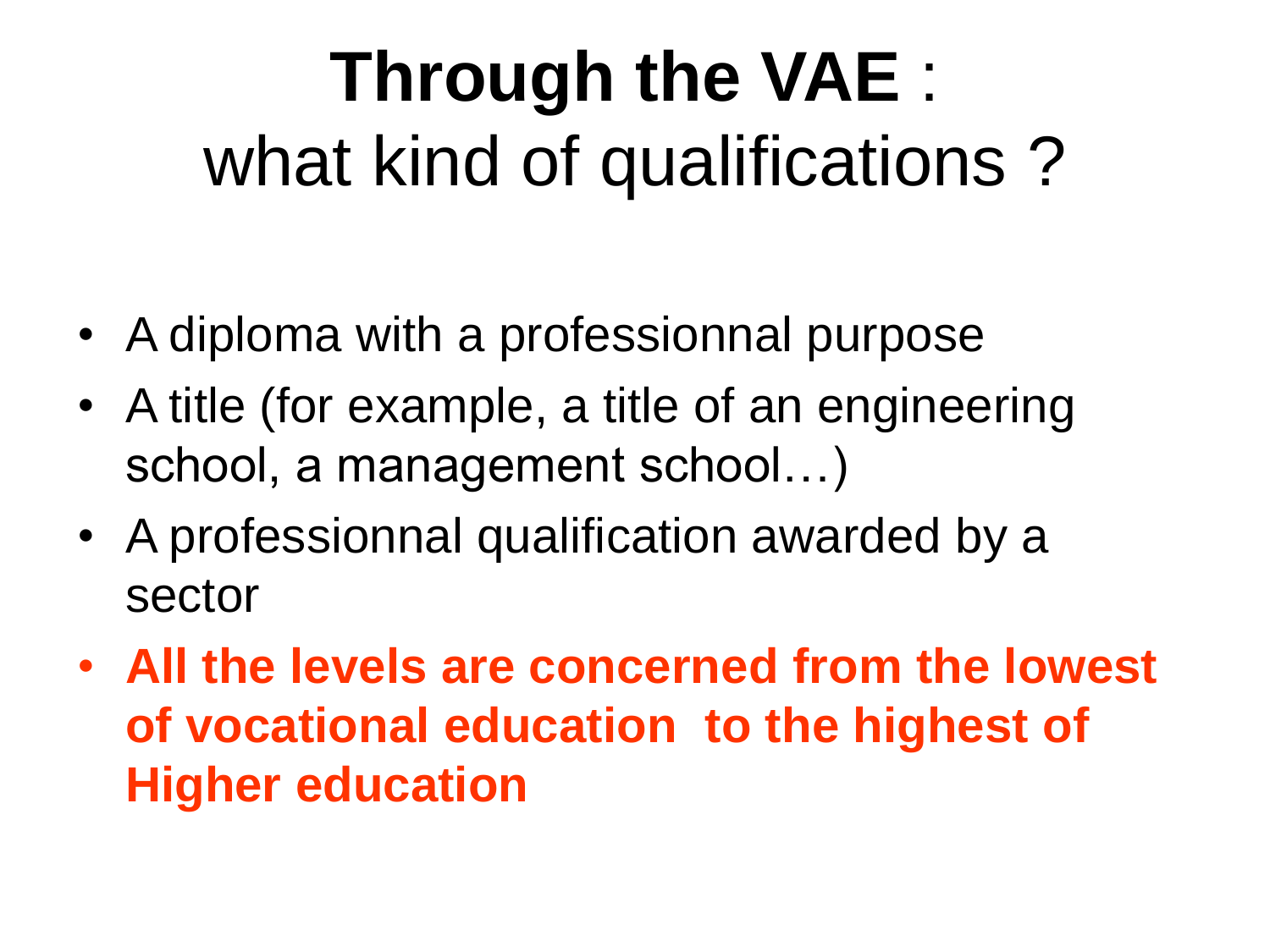#### **The national repertory of vocational qualifications (RNCP)**

#### **What for ?**

- Quality assured qualifications which have been accredited by the State
- Lisibility of the qualifications for all the actors (individuals, institutions, companies)

#### **What qualifications ?**

- **1- Professional qualifications delivered on behalf of the State by different ministries** (Education, Higher education, Culture, Agriculture, Social affairs, Youth and Sports…) who have a joint commission These qualifications have the right to be inscribed in the RNCP (but fulfilment of criterias)
- **2- Qualifications (titles) awarded by ministries who do not have a joint commission, by public or private institutions, by the chambers** They are called « titres sur demande »
- **3- Qualifications awarded by the sectors** : les CQP (certificats de qualification professionnelle)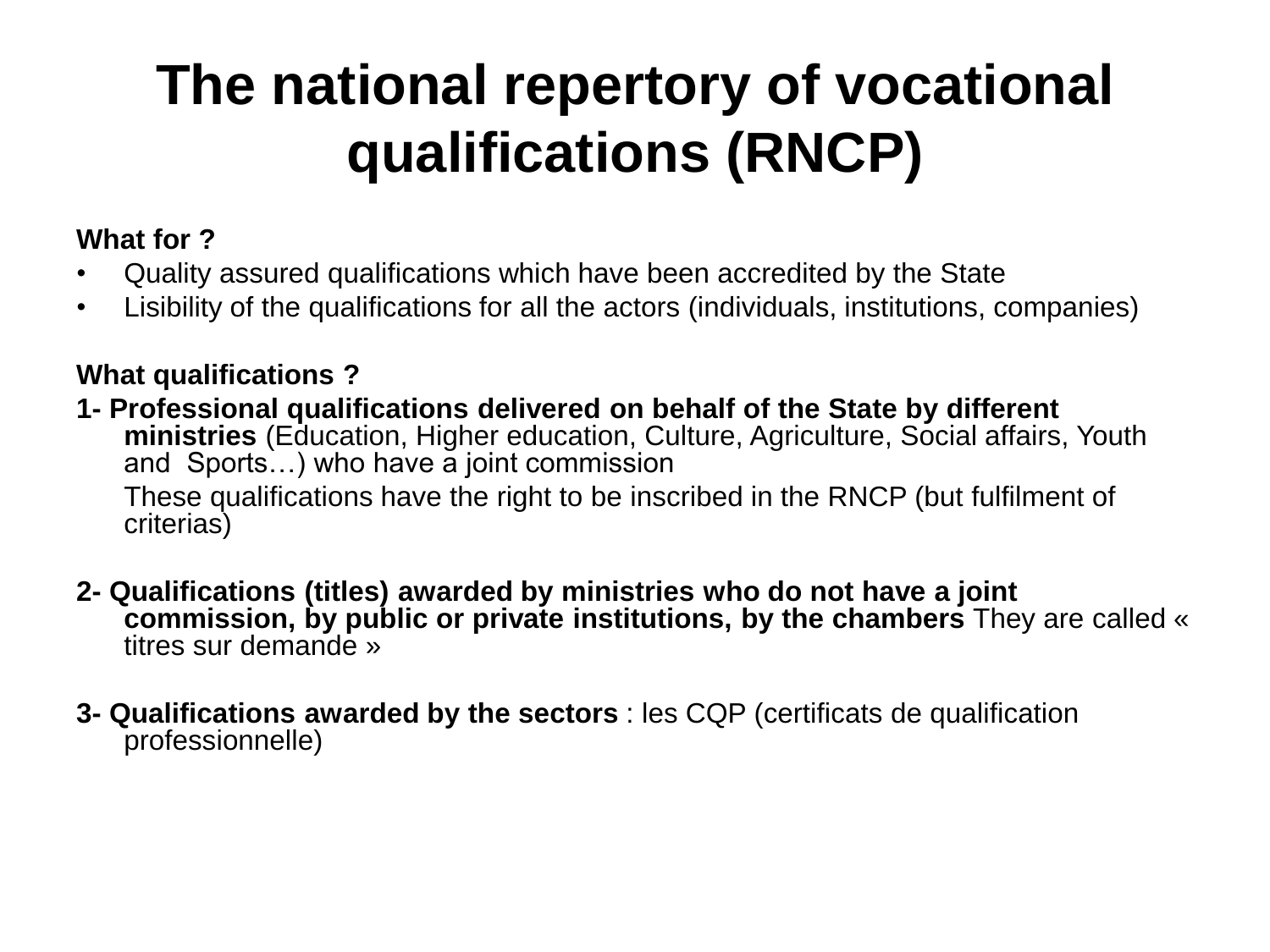#### **The National Commission of vocational qualifications**

#### **Missions :**

- Elaboration and updating of the RNCP
- assuring the coherence of the certifications (prior advice of the CNCP for any creation of new qualification )
- Information of the public and the companies
- Design of a new qualification framework

#### **Composition :**

• Representatives of the ministries awarding qualifications, social partners, qualified persons

The CNCP is under the authority of the ministry in charge of vocational further training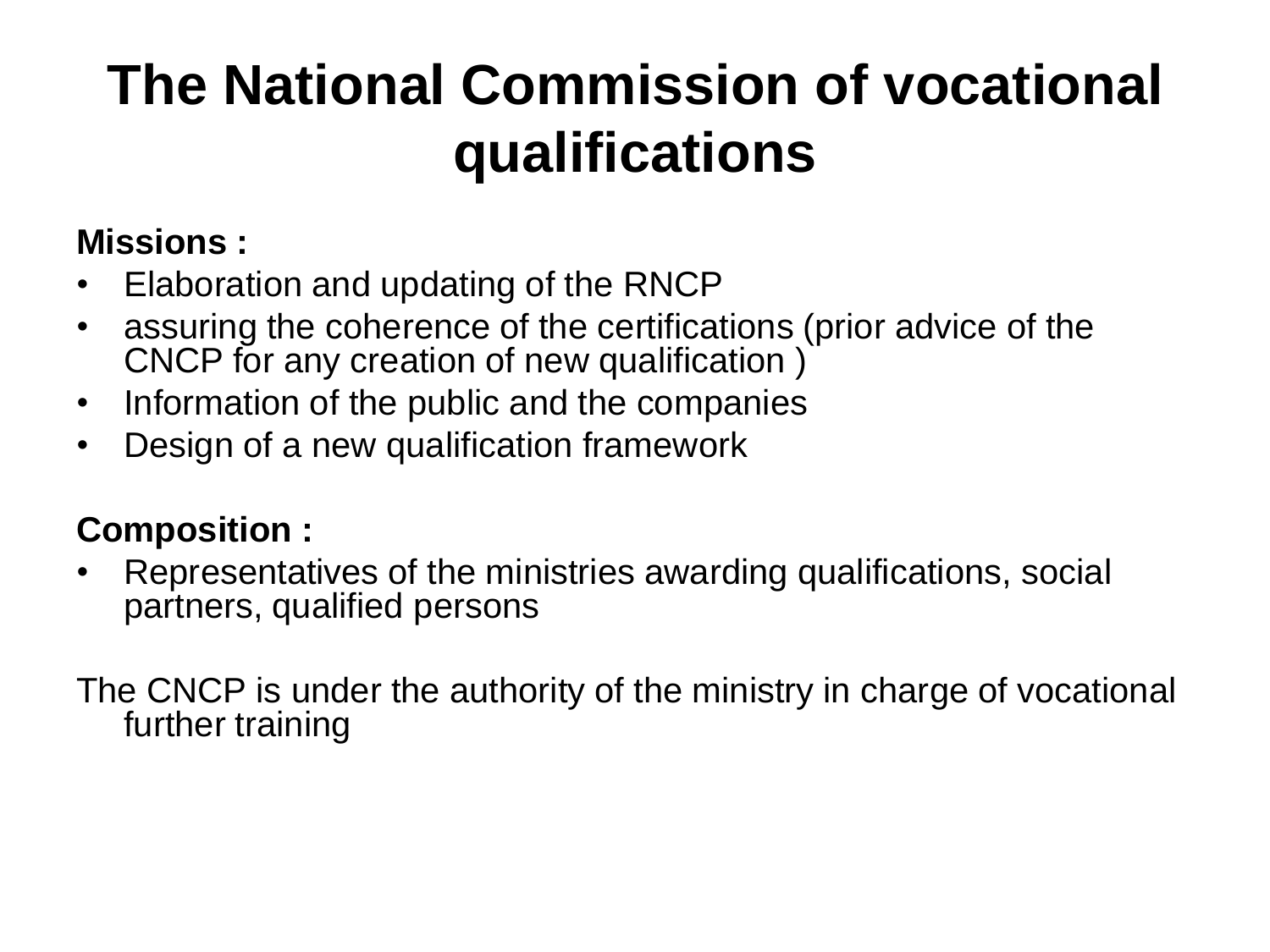## **VAE and RNCP**

- To be registered in the RNCP a qualification must be accessible through the VAE
- To have his VAE financed, the candidate must choose a qualification registered in the RNCP
- Each qualification has to be described in terms of learning outcomes (professionnal skills) and must indicate the jobs it leads to, the rate of employability for the last 3 years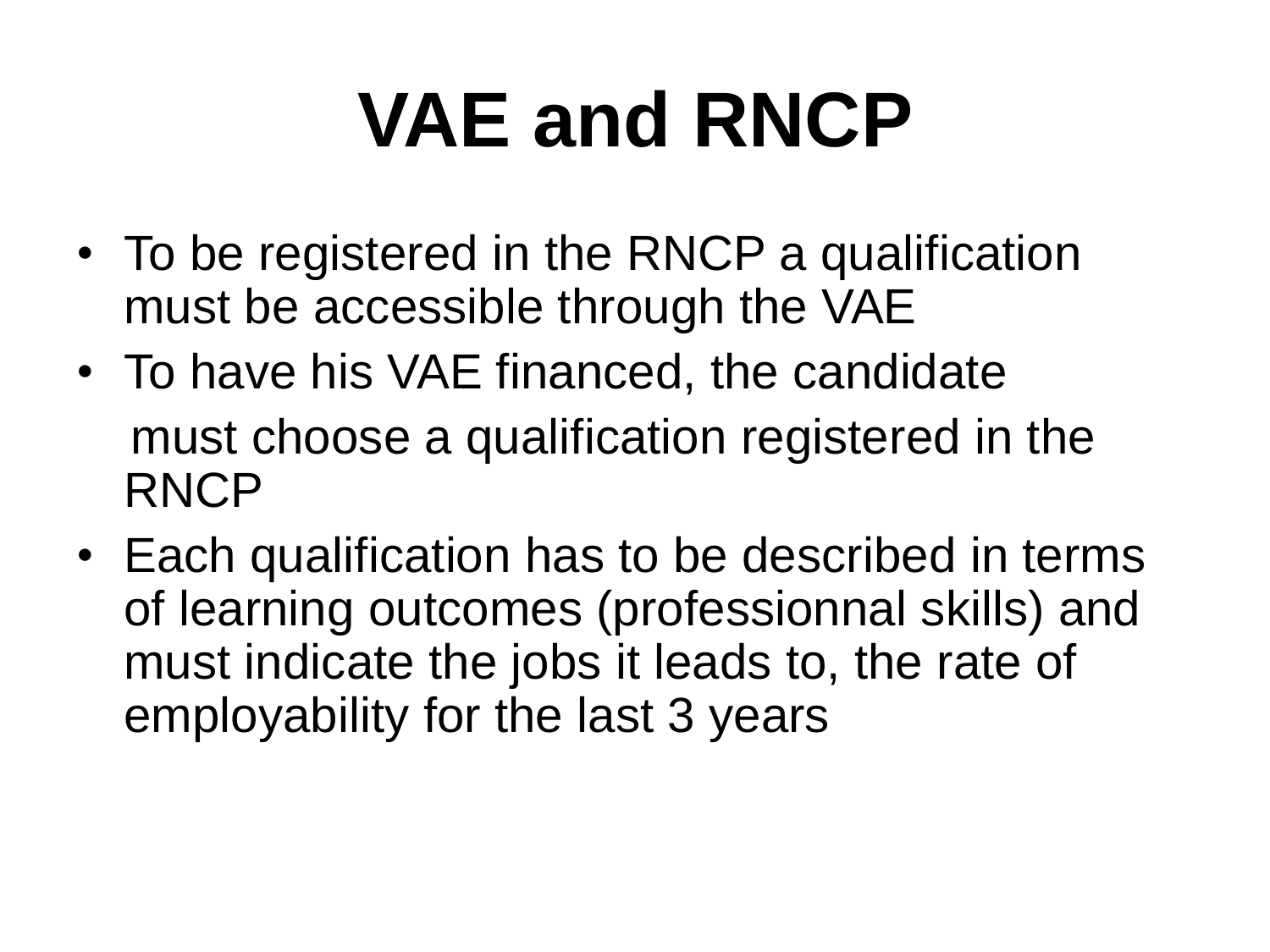### **Important choices made in 2002**

- **VAE : not a specific system of qualification**
- **The same qualification is awarded through validation as through initial or further training**
- **All the levels of qualifications can be obtained through the VAE**
- **The qualification must be registered in the RNCP (to allow the financing)**
- **VAE is inscribed in the Education and the Labour Codes**
- **VAE is recognised as an activity of further training**
- **VAE is part of the policy for the further training of the employees (law on Guidance and LLL – nov 2009)**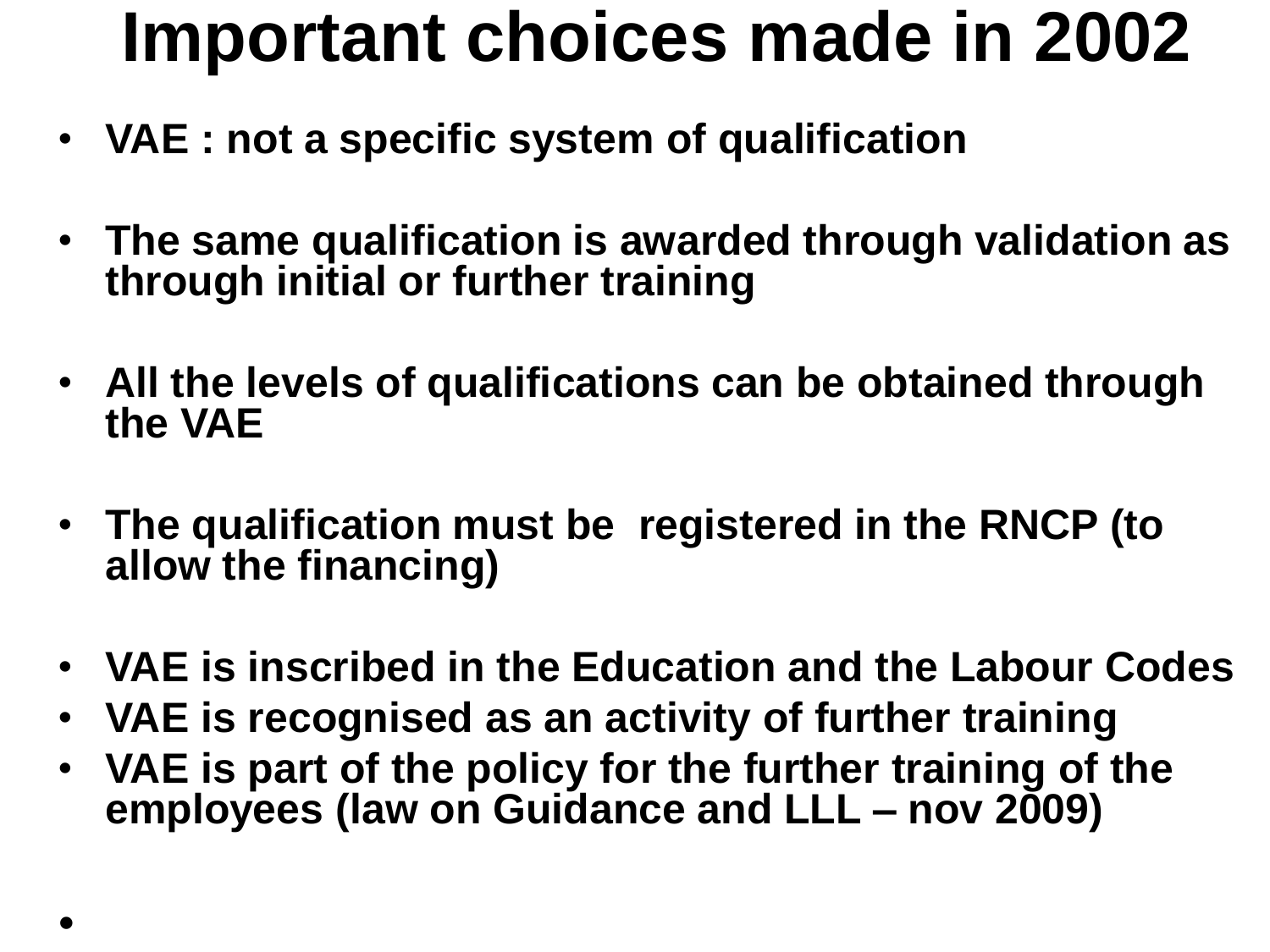## **What consequences ?**

- **implementation of the VAE is compulsory**
- **A strong integration in the initial certification system** and
- **A strong link with the RNCP and the labour market** (stress on the professionnal skills)

**- A new approach of the qualifications (especially in HE) - Activity and skill standards have to be built to allow a fair implementation of the VAE**

• **A strong integration in the further training system** (important for the funding). **VAE is part of the policy for further training of the employees** (law on Guidance and LLL – nov 2009).

• **All the institutional actors of LLL are involved.**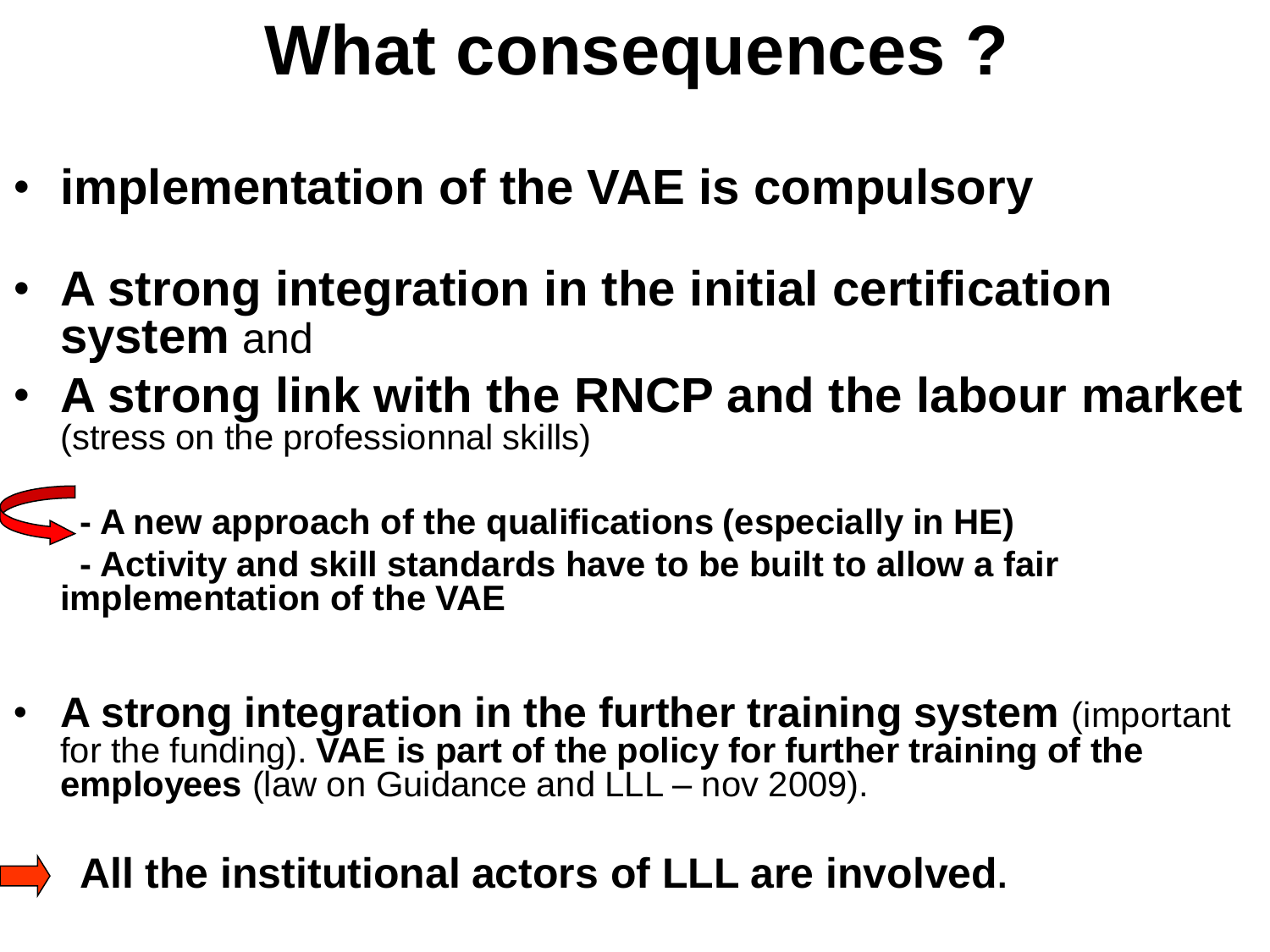### The procedure

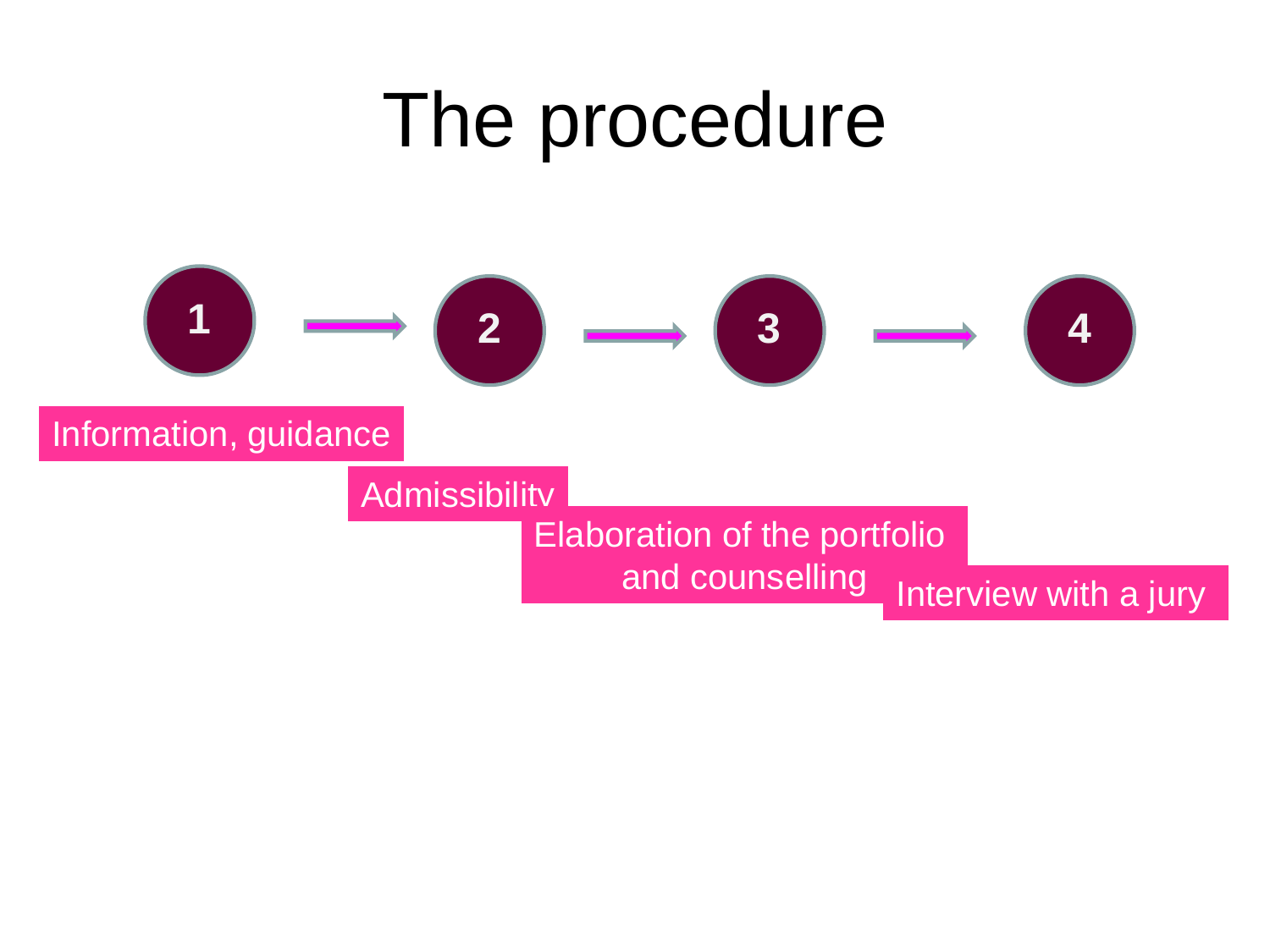## Who does what ?

#### **Chooses Sets up**

The activities for which  $\begin{array}{ccc} \text{A medium (portfolio,} \\ \text{he is asking the validation} \end{array}$ he is asking the validation

The type of evidence Criteria

The argumentation method The Support to bring out the

# **The candidate The awarding body**

The certification The certification and A frame (procedure, schedule…)

evidence (counselling)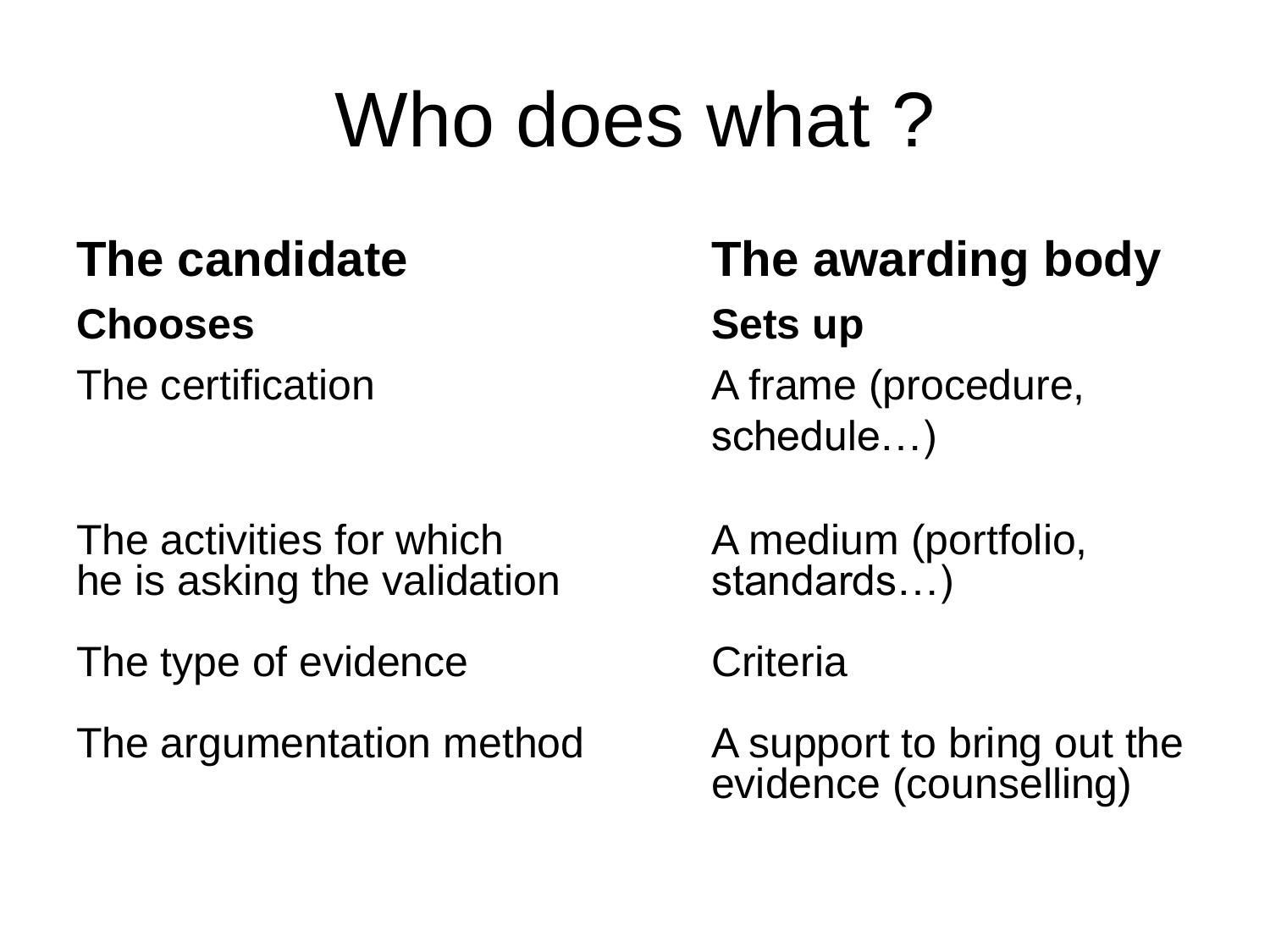#### **Admissibility of the application**

#### **A decisive but not final step**

- Prior to the candidate's commitment
- Strenghening the efficiency

#### **A partially predictive compromise**

Taking into account the characteristics of the experience, the carreer path, the education and training, the personal evolution, the professional plan, and

Taking into account the board of accreditators'expectation concerning the experience in relationship with the degree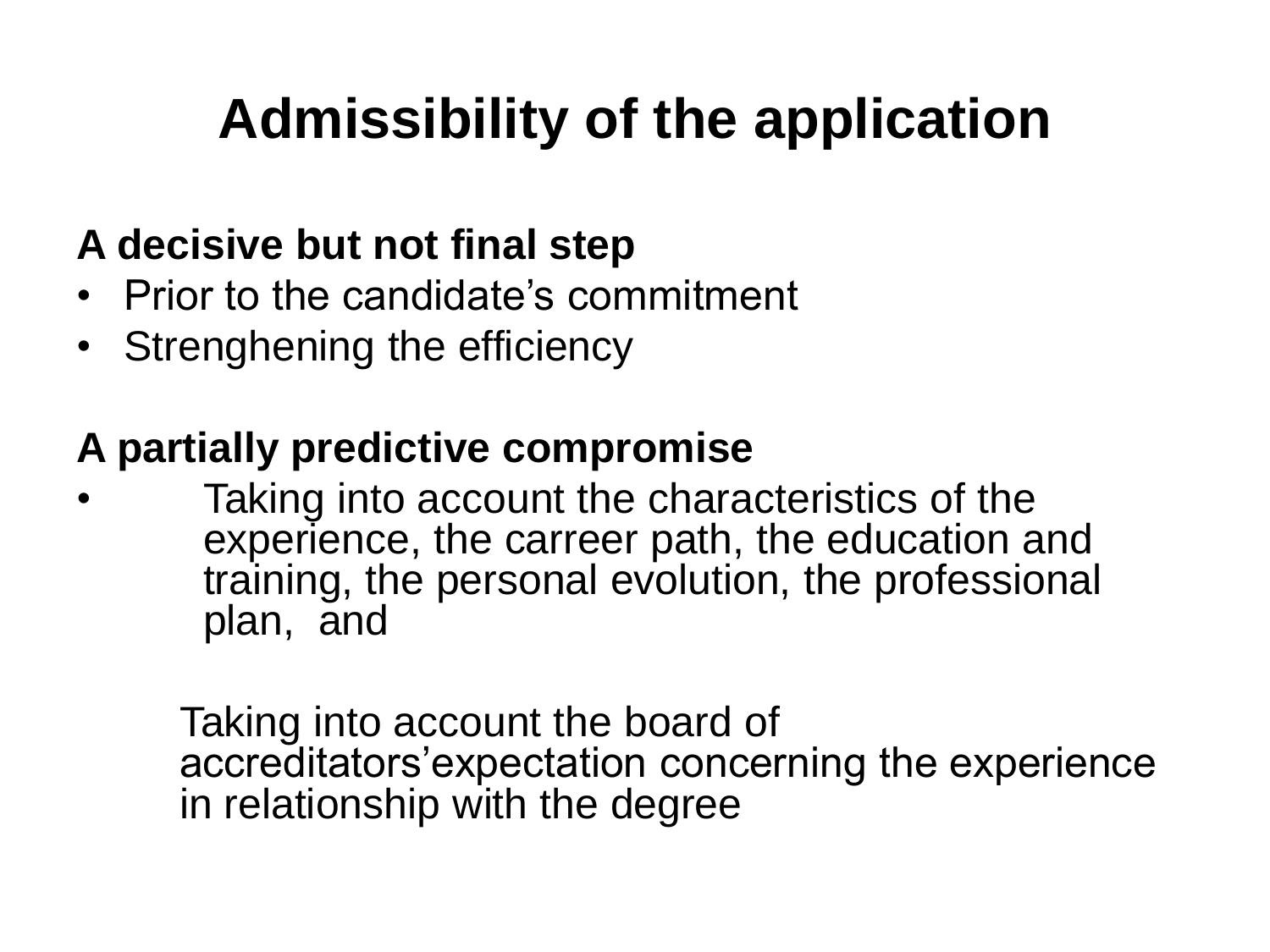#### **Filling in the portfolio**

• **Wording the experience : the candidate** Reconsiders his path and the key moments Reinvests his work practices Works on the meaning of his activities Brings out the coherence Analyses the activities

#### • **Looking for traces** :

The so-called « administrative evidence »

The evidence supporting the description and analysis of the experience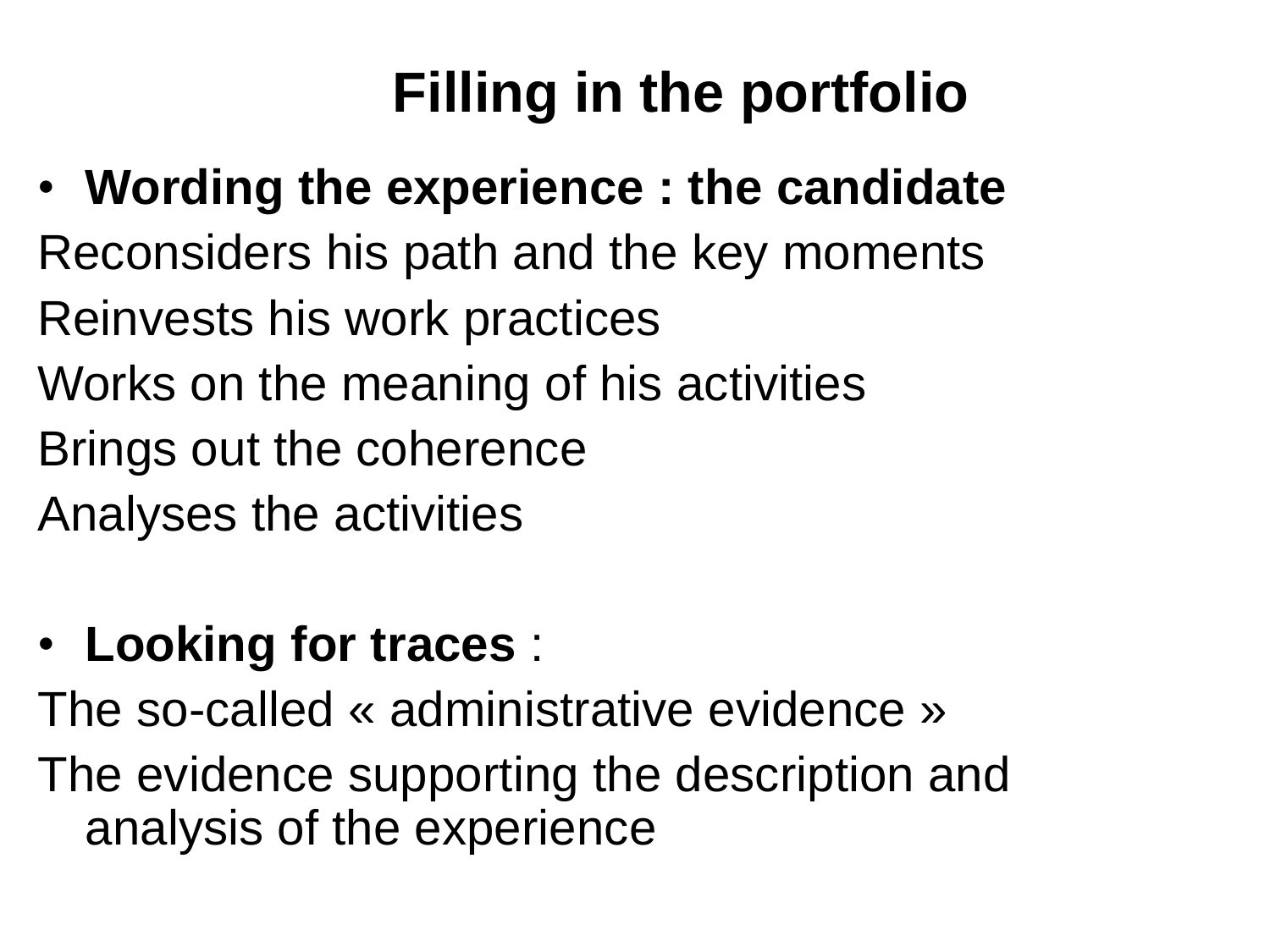### **Counselling**

#### **A methodological help to the candidate** :

- to situate the need of qualification in his professional and personal project
- To choose the activities the most relevant with regards to the qualification
- To describe their context and the procedures carried on
- To translate them in terms of LO (knowledge, skills, competences)
- To prepare the candidate to the interview with the jury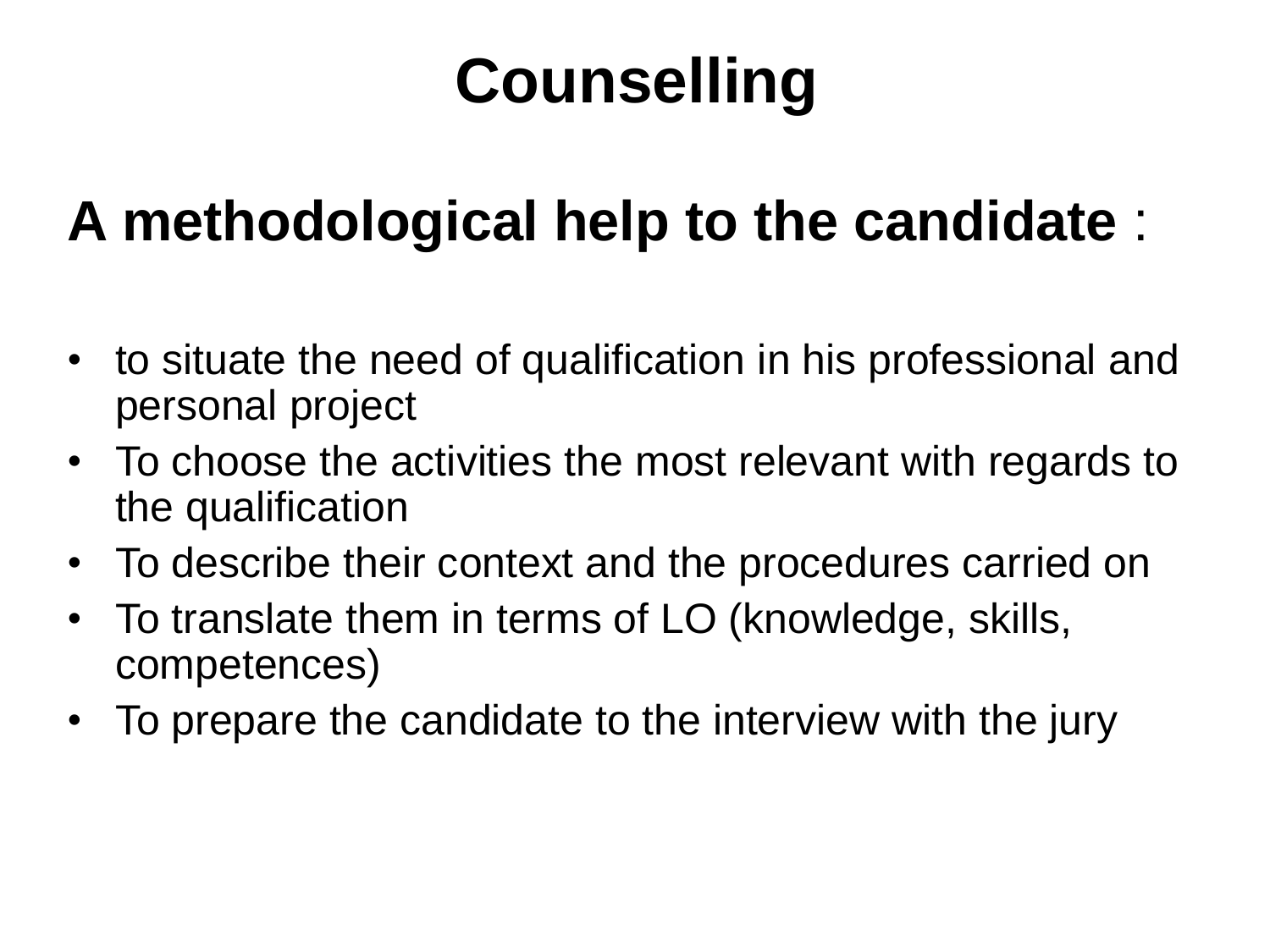## **The Jury**

- It is not the jury of the « normal » exam
- A mixed composition of teachers (or professors) and professional specialists
- **Tools : activity standard (référentiel de métier ou d'activités) , skills and competences standard (référentiel de compétences)**
- Must prescribe the best way to get the missing LO in case of partial validation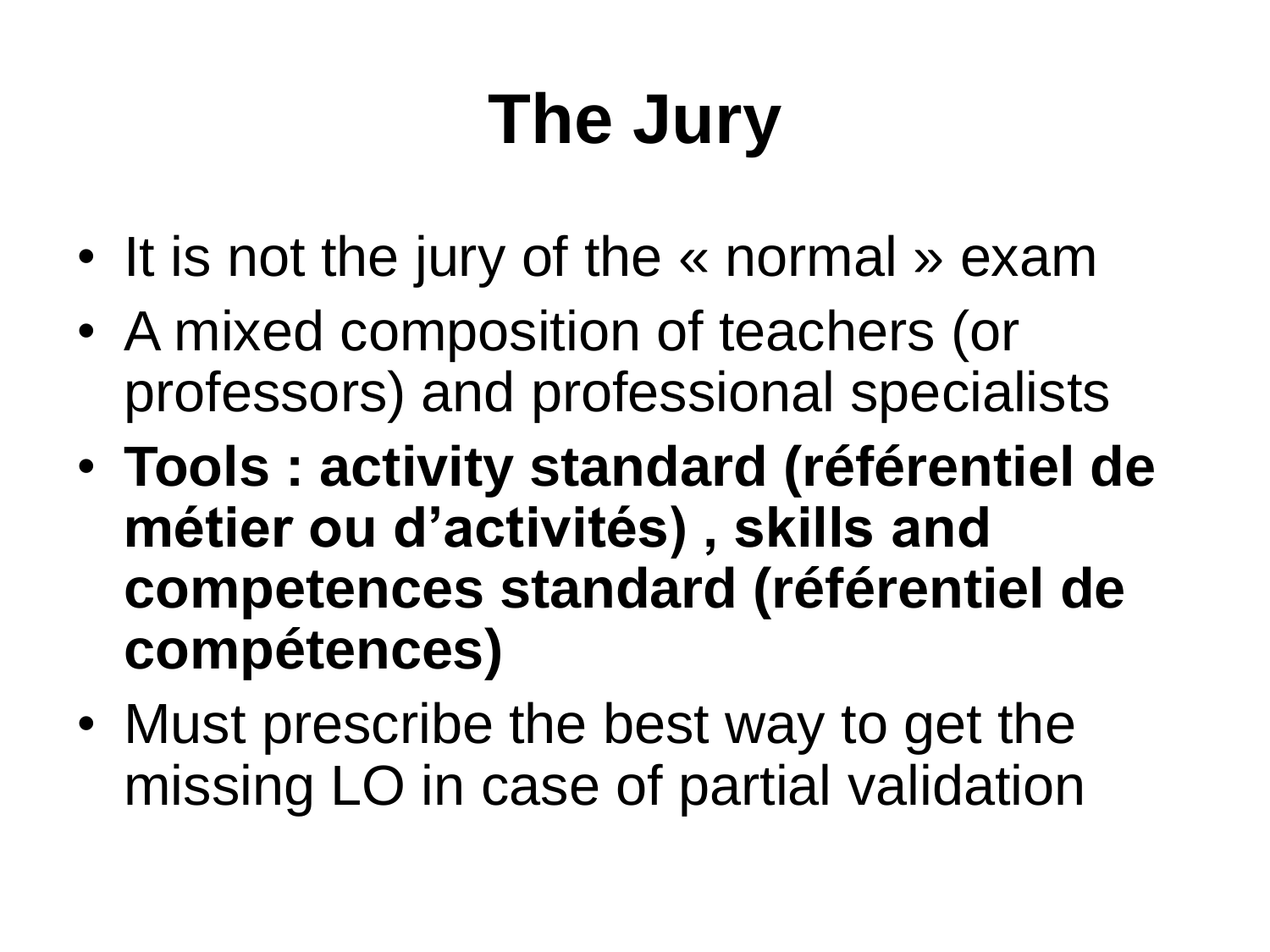## **Who finances ?**

- The State
- The Regions
- The social partners
- The company
- The individuals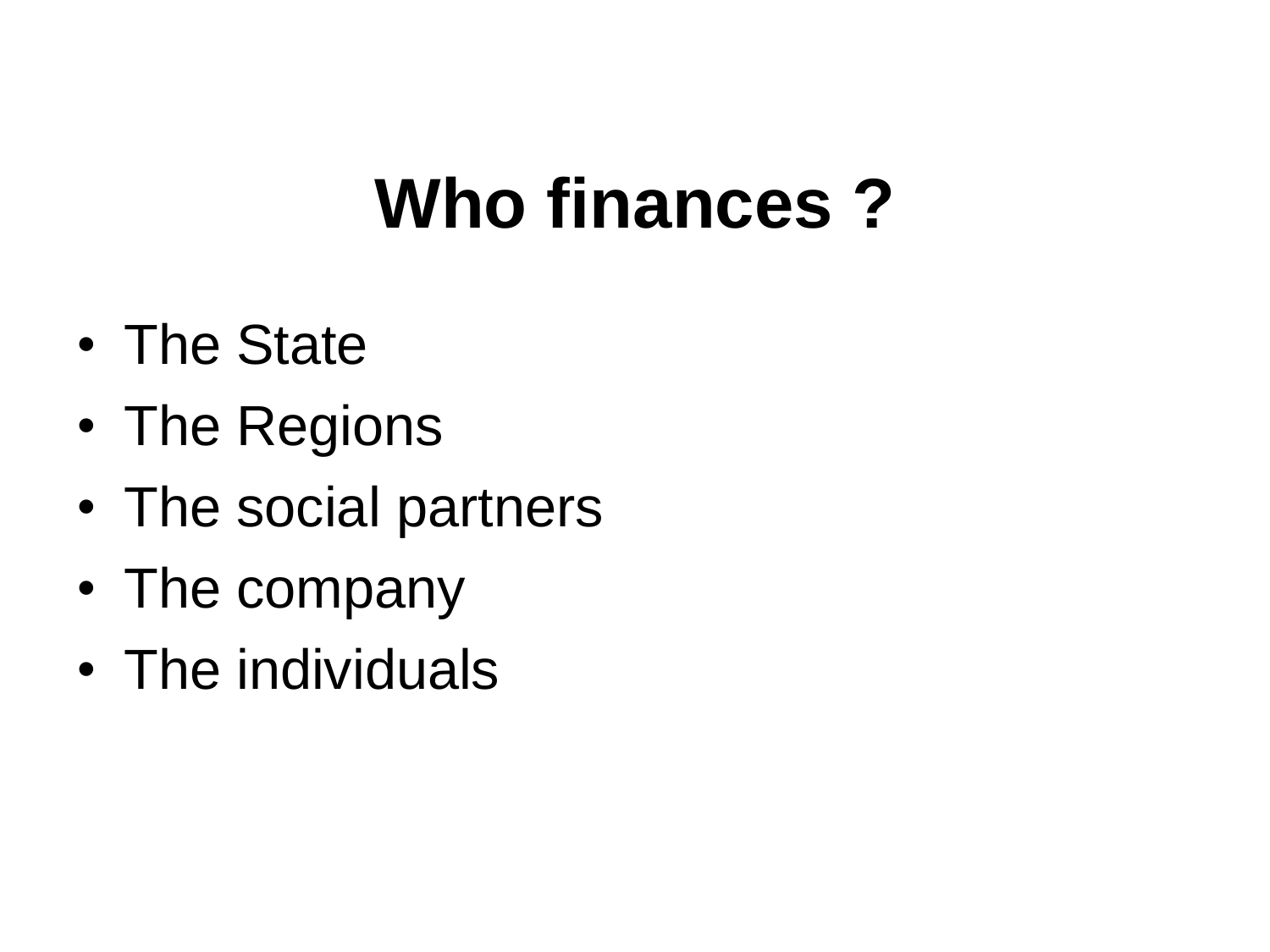## **National level**

#### • **The State :**

**Ministry of labour :** through its regional service, credits for all the ministries awarding qualifications : Education, HE, Youth and Sports, Culture, Agriculture, Social Affairs, Employment, Defence

• **The social partners** :

the accredited joint bodies that collect the tax employers pay for further training

• **« Employment Pole »** (National Agency for the unemployed)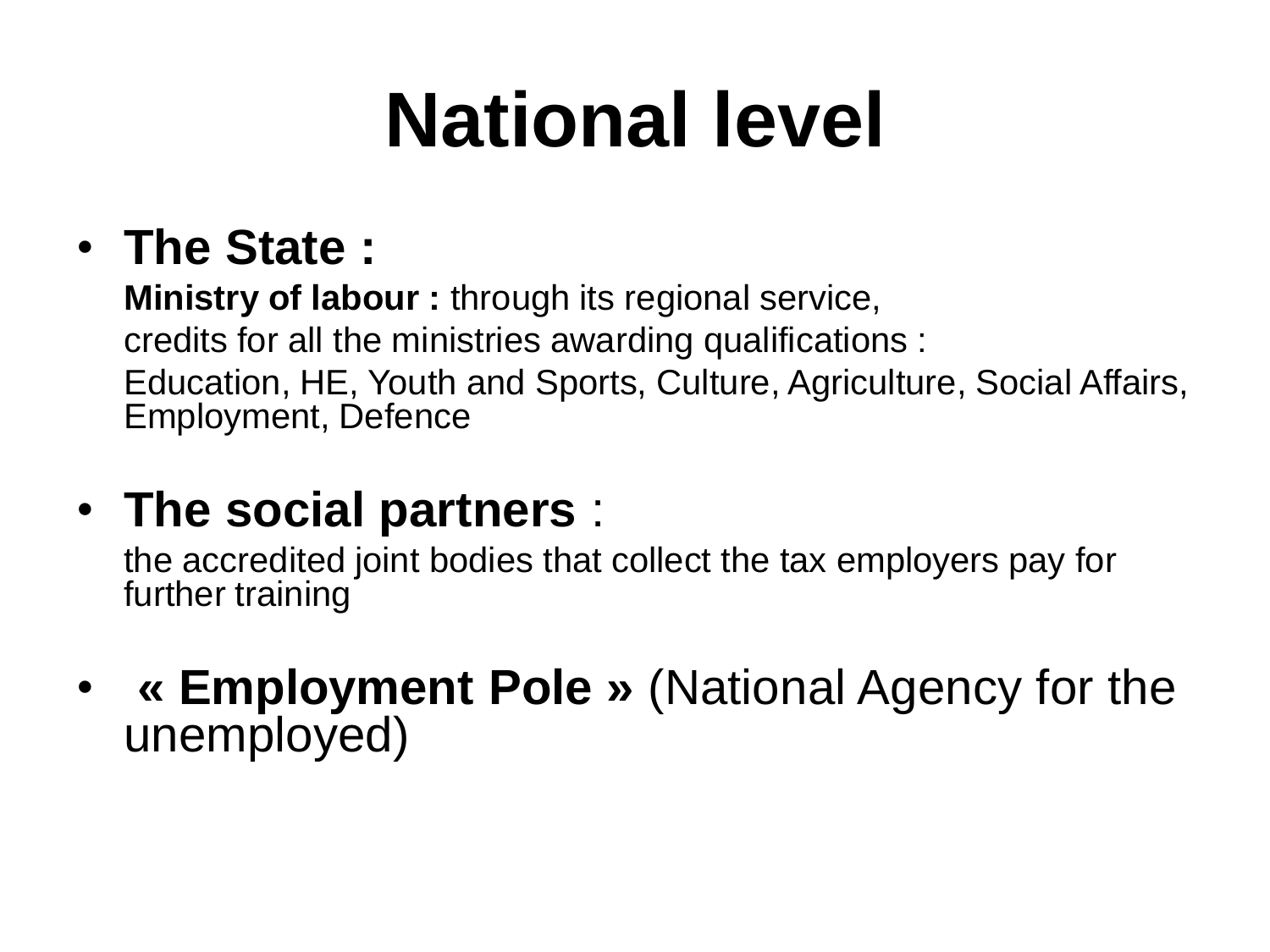## **The Region**

Since the Law of Decentralisation of August 2004 , Regions are :

- Responsible for further vocational training and therefore for the VAE
- Responsible for the information and guidance on VAE (Information and Council Centers)
- In every region, VAE is part of the policy for employment,
- Funding can be :
	- **direct help to companies** (target sectors according to the needs of the region),
	- **direct help to individuals** (target groups underqualified people, unemployed)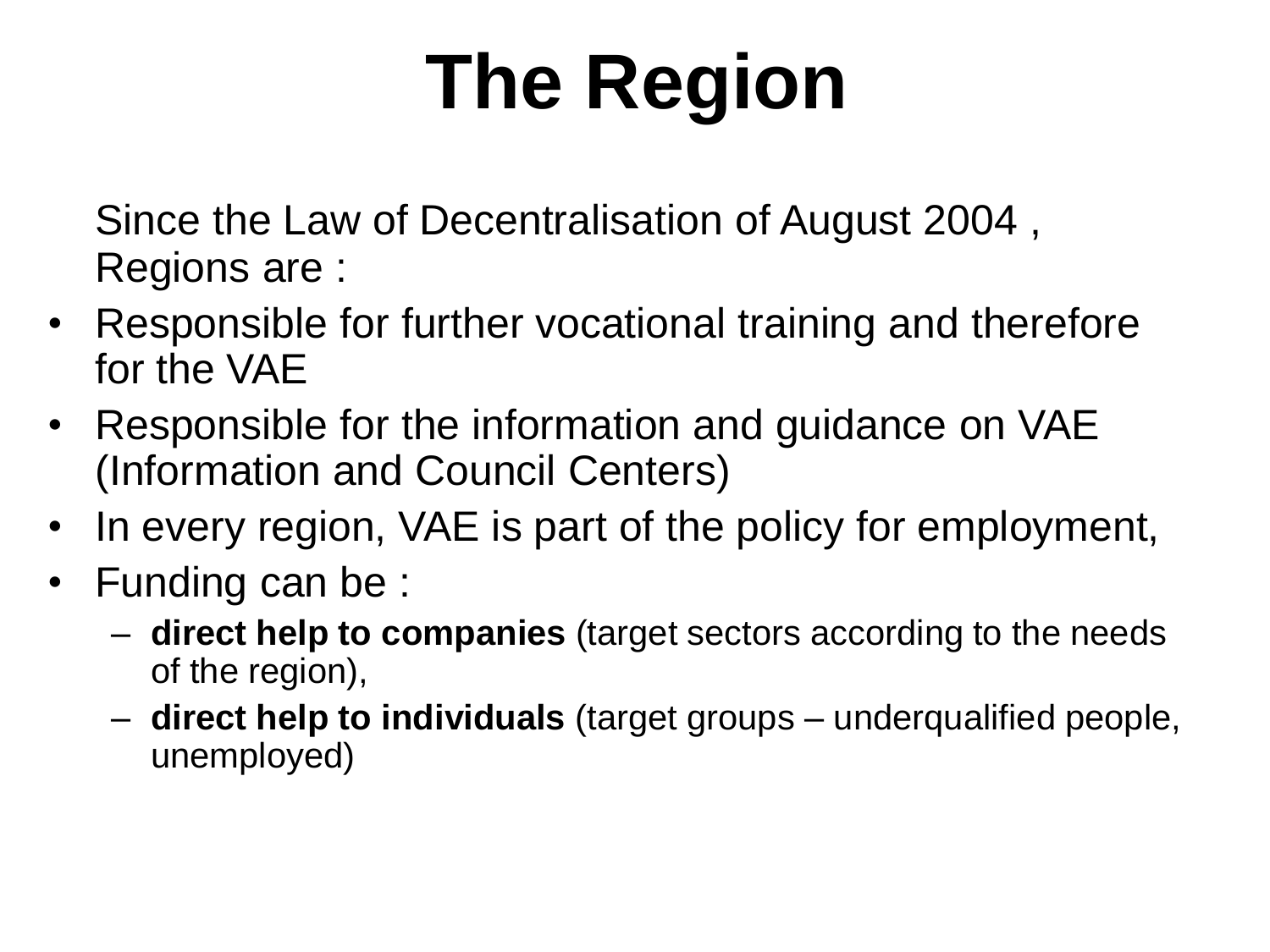### **The social partners and the company**

- **The accredited joint bodies through**
	- 2 main measures :
		- » The individual right to further training (20 hours/year)
		- » The individual training leave (one year)

• **The Company** :

VAE can be one of the priorities of the company. VAE is part of its training plan. It can be preceded by training activities.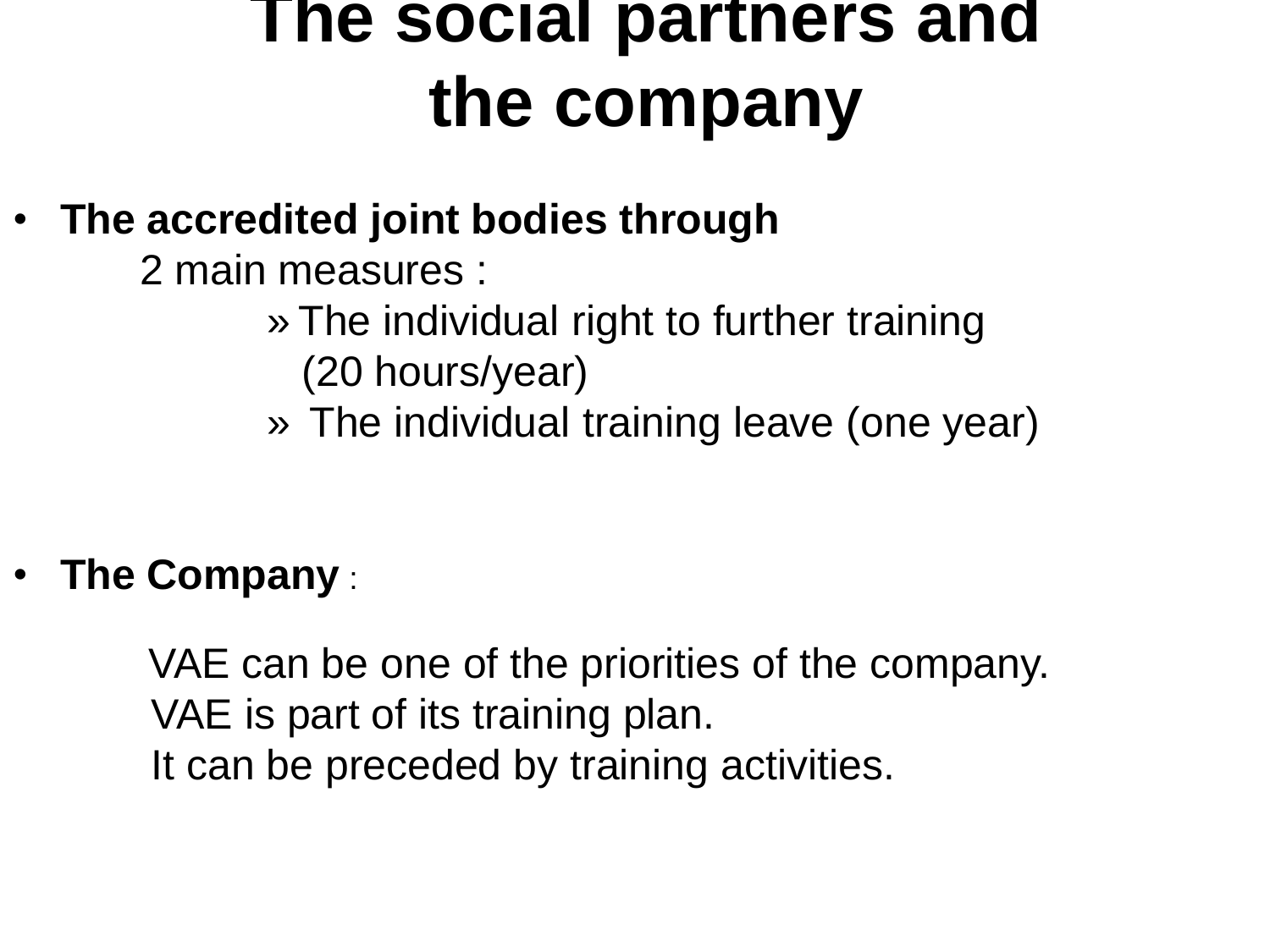## **Who has the initiative ? (1)**

#### **The employee**

- When he takes the initiative of the VAE, VAE can be payed through 3 measures :
- 1- His individual right to further training (20h/year) or
- 2- The VAE leave : 24 hours (= 3 days) or
- 3- His individual right to further training leave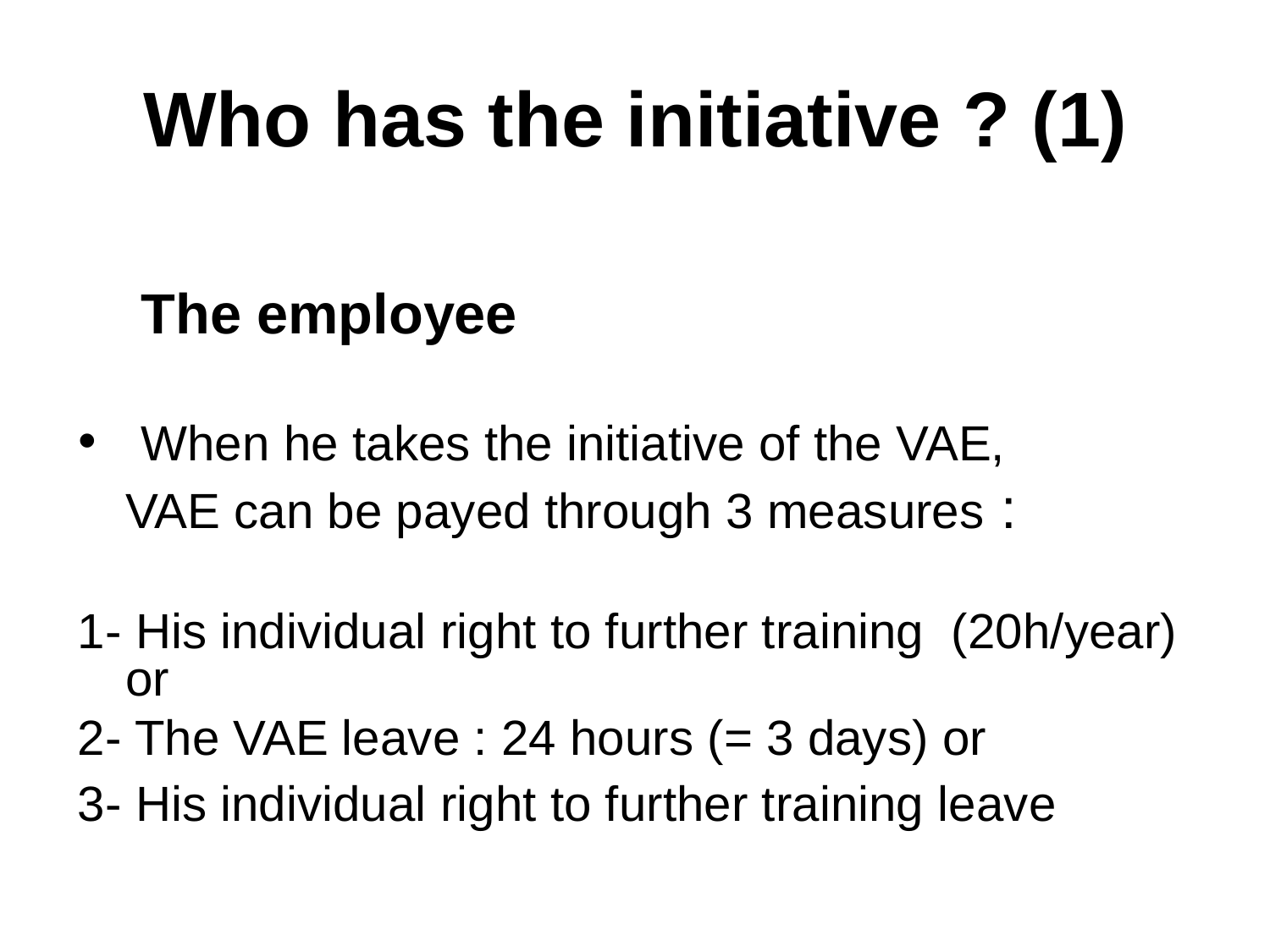## **Who has the initiative ?** (2)

### **The employer**

- VAE is included in the company training plan
- VAE must be implemented with the agreement of the employee
- All the expenses are payed by the company on its training budget or by the accredited joint body of the sector the company belongs to
- A contract has to be signed by the employer, the employee, the institution delivering the degree and implementing the VAE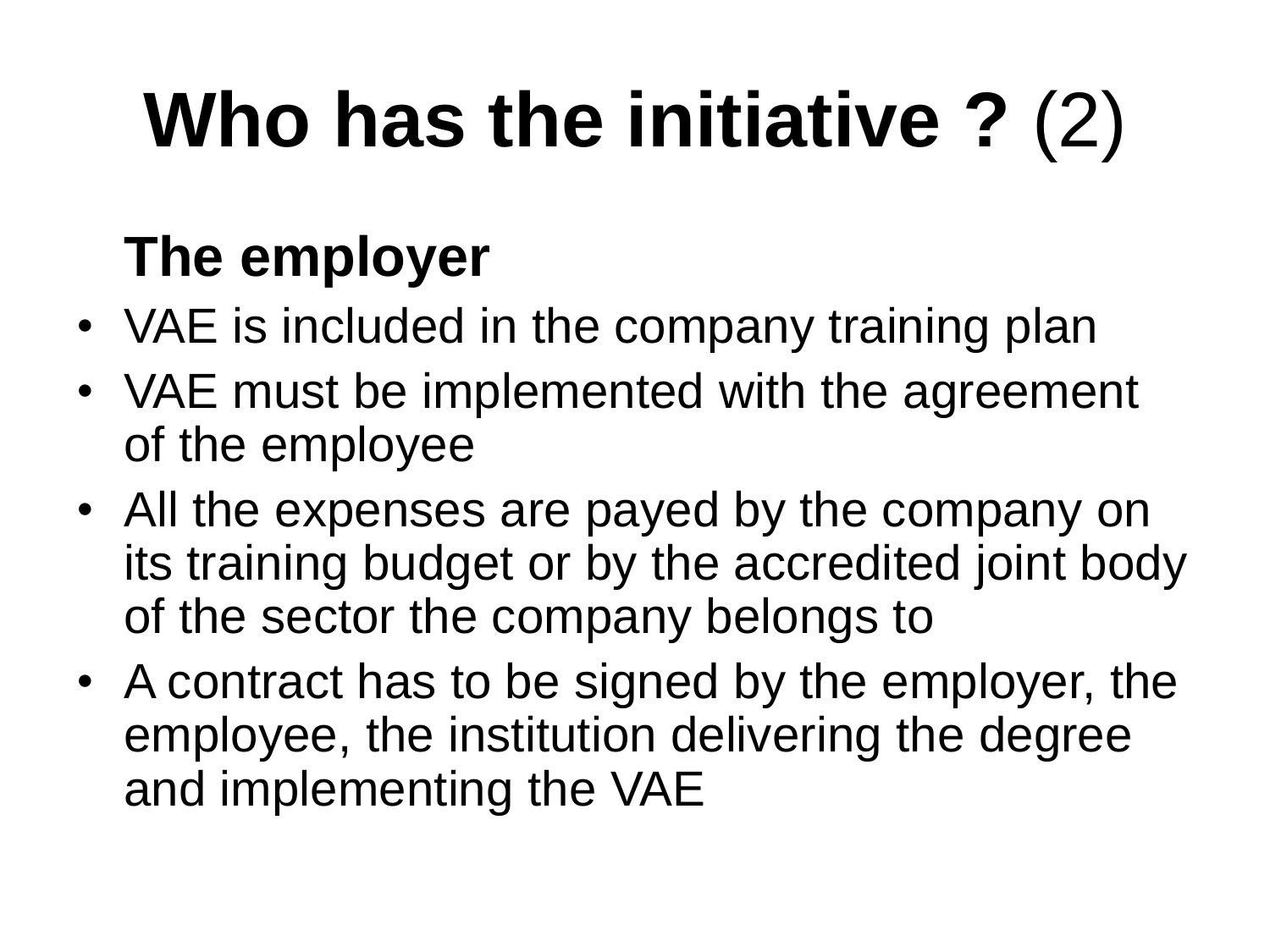## **The individual**

#### **He pays** :

- When he wants to keep his validation secret from his employer,
- When he cannot get any help from the company, nor from the accredited joint body, nor from the Region (very rare)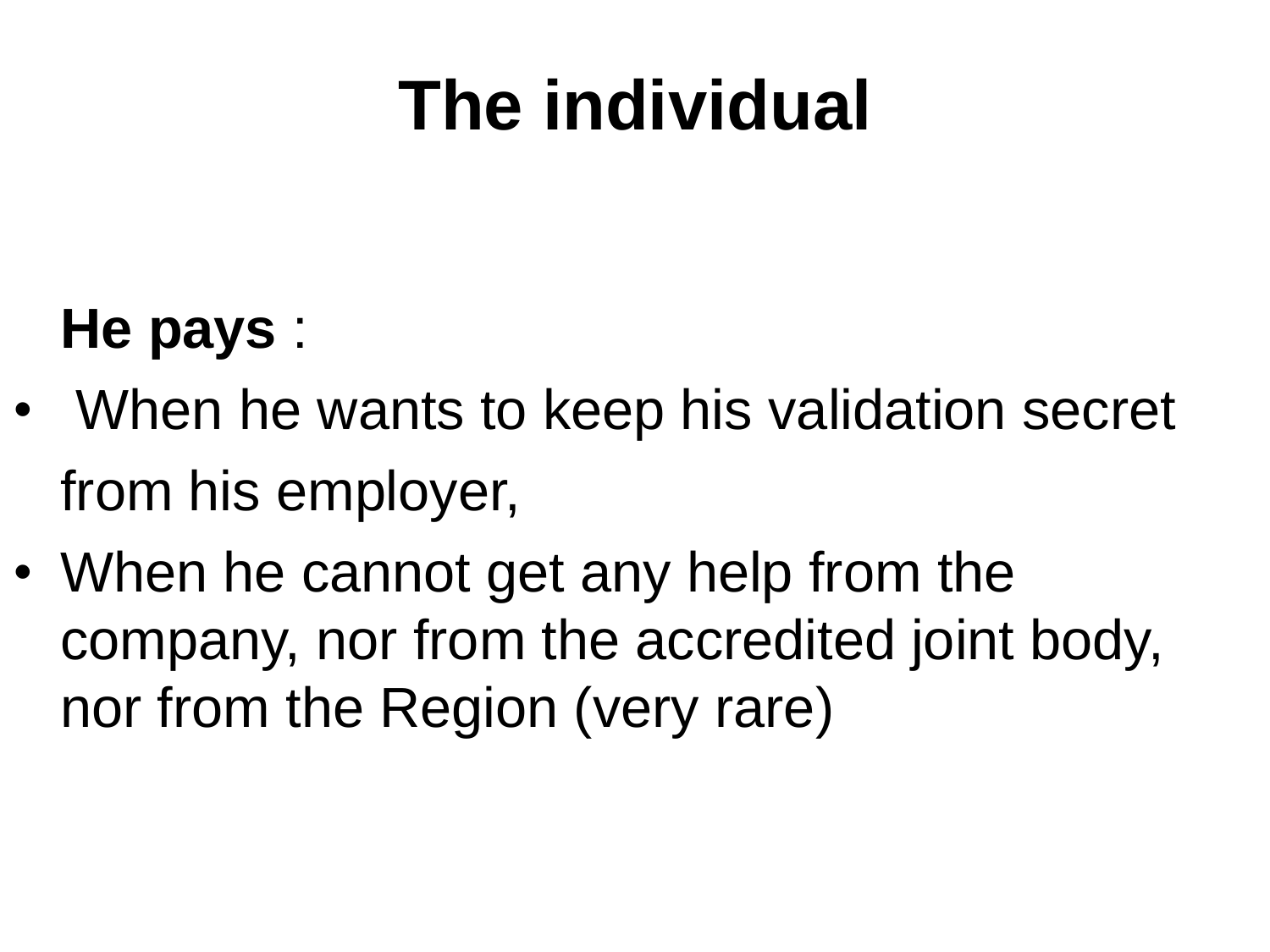## **What are the benefits ?** (1)

#### **For the individual** :

- A better self professional awareness
- A mean to take his destiny and further training in his hands
- More self-esteem
- A recognition by the others
- An evolution in the company (better position)
- The opportunity to move to another company and get more qualified and better payed job
- A reduction of the training time
- An incentive for more training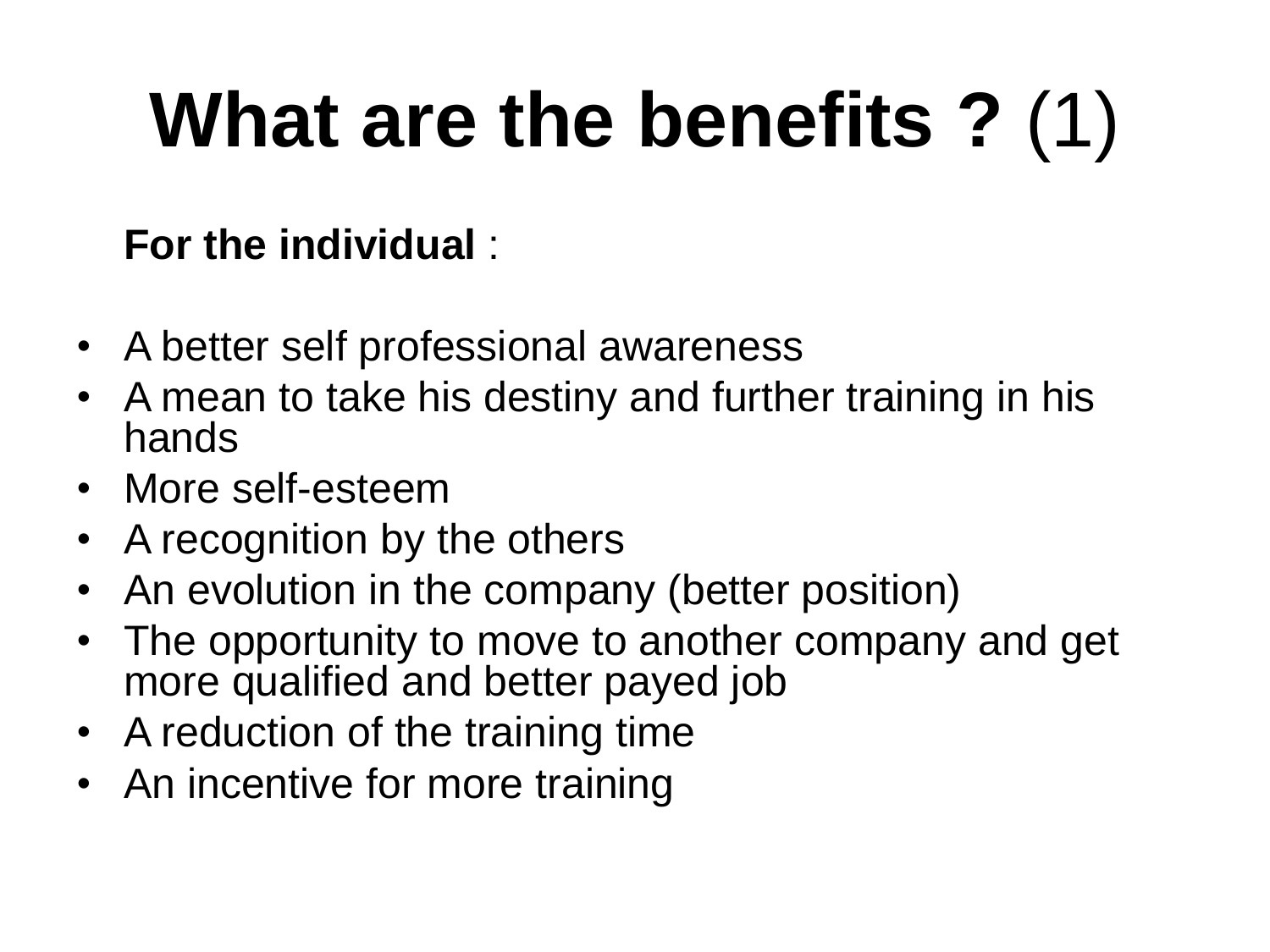## **What are the benefits ?** (2)

#### **For the company :**

- A response to meet the new needs for qualified workers,
- A more efficient management of the human resources and competences
- Workers more involved in the company
- A better image that can attract new employees (in sectors where offer is bigger than demand)
- A reduction of the costs of training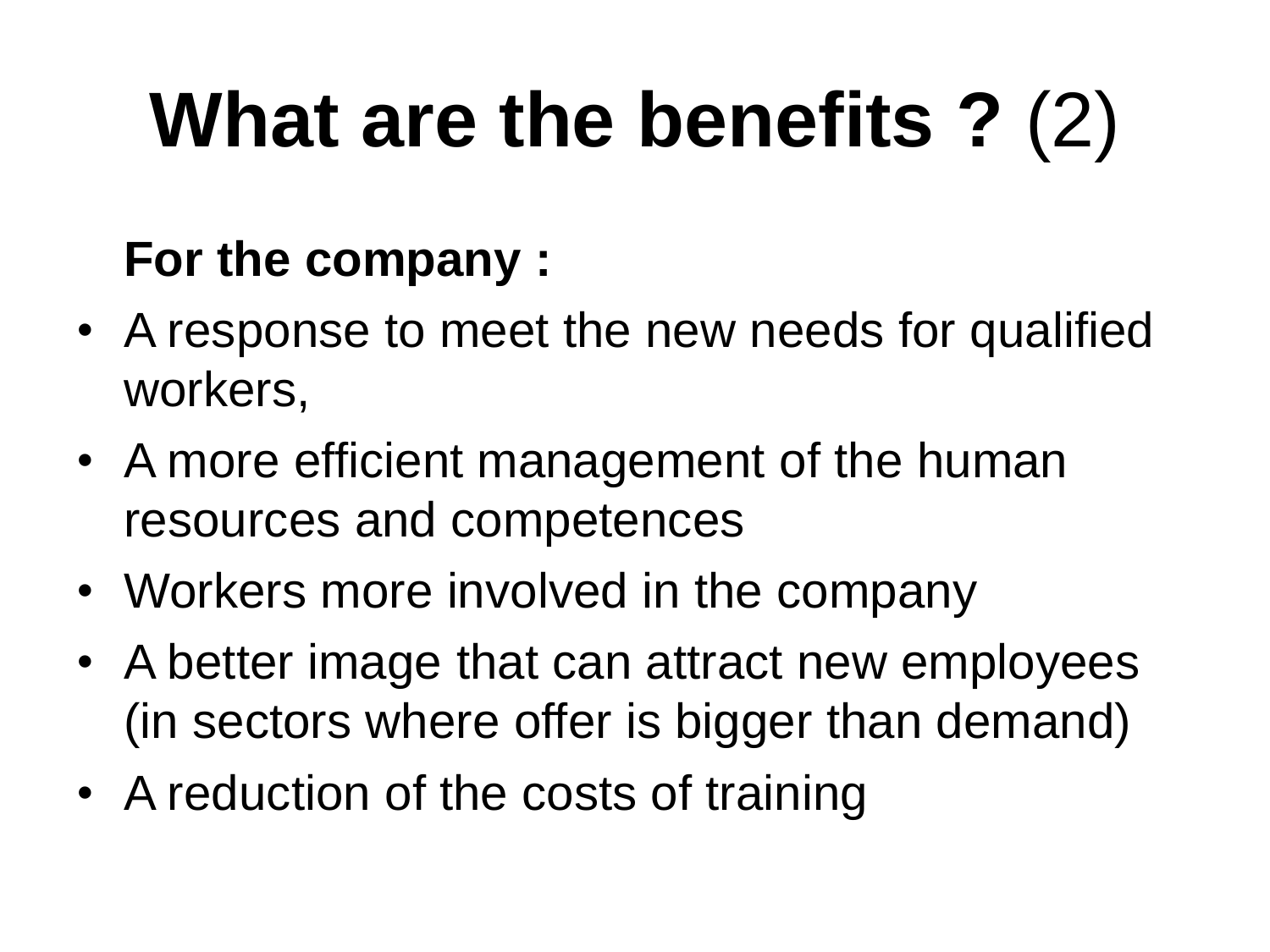## **What are the benefits ?** (3)

### **For the society** :

- The responsability of training shared between the society and the individual
- A general rise of qualification to respond to tomorrow challenges,
- A valorisation of certain undervalued jobs (social sector)
- Less unemployment and problems linked to it